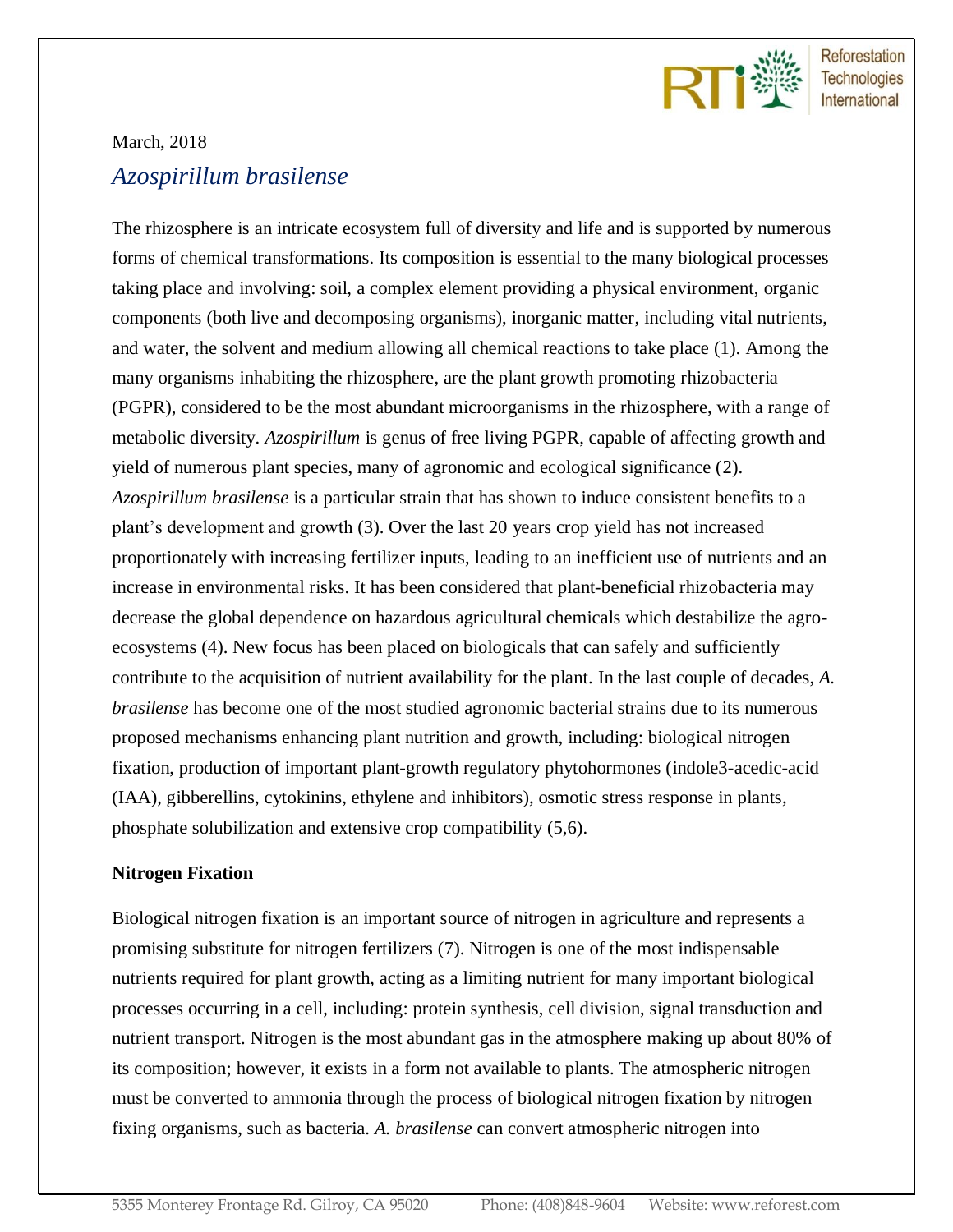

ammonium under microaerobic conditions, at low nitrogen levels, increasing a plant's nitrogen intake (8). The effects of *A. brasilense* on inoculated plants have been vastly tested in cereal plants and grasses (3). In a particular study published in the *International Journal of Plant and Soil,* the effects of inoculating wheat with a highly efficient *A. brasilense* strain under three nitrogen regimes  $(0, 3 \text{ or } 16 \text{ mM NO}_3^-$ , 50 ml/pot once or twice-a -week), revealed that inoculation stimulated plant growth, as well as nitrogen and nitrate accumulation in the tissues. At maturity, inoculated plants showed higher biomass, grain yield, and nitrogen content than the non-inoculated plants as well as higher grain protein concentration. The study concluded that *A. brasilense* increased plant growth by stimulating nitrogen uptake by roots (9). Although, mechanisms are still not fully understood, extensive literature affirms the capabilities of nitrogen fixation by *A. brasilense* and its effects on plants (2,7,8,10,11).

#### **Production of Plant Growth Regulatory Substances**

A review published in the *Journal of Applied Microbial and Cell Physiology* assessing research conducted on *A. brasilense*, concluded some strains of *A. brasilense* have the capacity to promote plant growth through the production and release of various, important plant growthpromoting hormones: indole-3-acetic acid (IAA), gibberellins, cytokinins, ethylene, and inhibitors (5). These hormones are essential to plant growth and development and can increase growth rates and improve host plant yields (6). IAA is considered the most important phytohormone produced by *A. brasilense*, with significant effects to the plant, such as: root elongation, root proliferation, increased root development, and increased root surface area, all leading to an increase in the absorption of water and nutrients. The effects of elongation of primary roots and increased number and length of lateral roots in plants inoculated with the genus *Azospirillum*, including *A. brasilense*, have been shown to correlate with levels of IAA (12,13). Giberellins are highly studied phytohormones capable of inducing many chemical processes in a plant that contribute to: seed germination, seedling emergence, stem and leaf growth, floral induction, flower and fruit growth, promotion of root growth, and root hair abundance (14,15,16). Similarly to IAA, cytokinins influence both cell division and cell enlargement and also affect seed dormancy, flowering, fruiting and plant aging (17). Ethylene is a plant hormone which under normal conditions regulates many physiological processes, such as: seed germination, root hair development and root elongation, leaf and organ aging, and fruit ripening (18). Inhibitors are able to terminate metabolic processes occurring in a cell during times of stress, enabling a plant to go into dormancy and increase its chances of survival. Abscisic acid is one of the strong inhibitors of growth and germination and promotes seed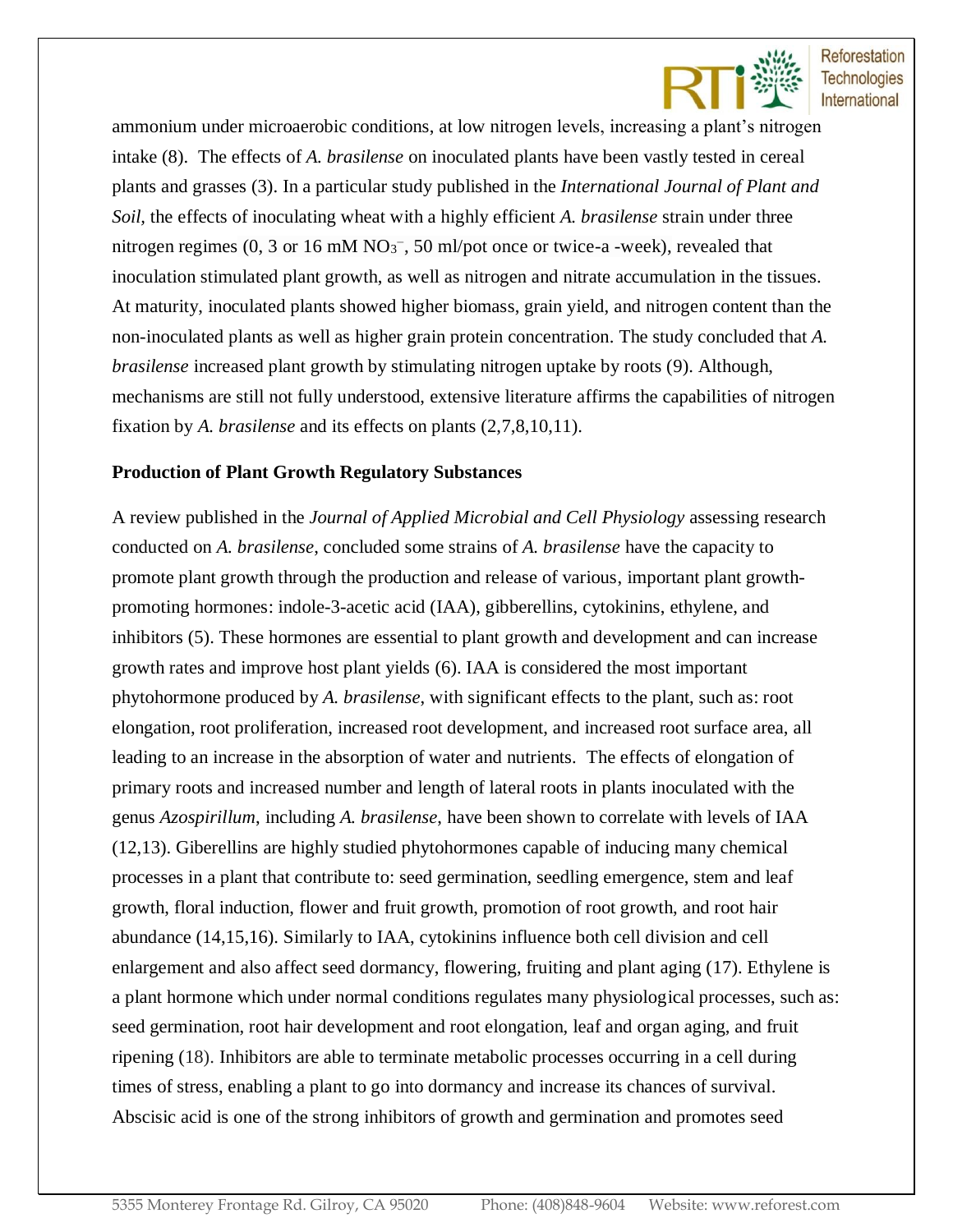

dormancy (19). It can be concluded that the combined production by *A. brasilense* of all these hormones, which have multiple and similar effects, has an overall favorable effect on plant growth and morphology.

### **Osmotic Stress Response in Plants**

Plants can undergo osmotic stress due to a number of causes, including drought or adverse soil conditions, disrupting an array of chemical processes occurring inside a plant cell. One of the many benefits of *A. brasilense* is its ability to reduce osmotic stress in plants through the accumulation of large amounts of osmolytes in the presence of stress factors. Osmolytes are compounds affecting osmosis and can help a cell with water retention by preserving its volume and balance (6). Another proposed mechanism for reducing osmotic stress, is this bacterium's ability to morphologically change during adverse conditions. Naturally, *A. brasilense* occurs as a vibroid (rod-shaped), but under water-stressed conditions, it has the ability to change into a cystlike form, improving its chances of survival. This assumed, enlarged spherical form develops an outer layer of polysaccharides, which may help in its resistance to desiccation. Additionally, it accumulates an abundance of poly-β-hydroxybutyric acid (PHB) granules, which are polymers assisting in energy storage and metabolism (20). When water-stressed conditions are eliminated, the bacterial cells revert back to vibroid form (6). Inoculation with *Azospirillum*, particularly *A. brasilense,* and its effects on improved plant growth under water-stressed conditions have been largely tested and demonstrated since the 1980s (6). Although exact mechanisms remain unclear, it is one of the many contributions this organism has on plant fitness and endurance.

#### **Phosphate Solubilization**

Phosphorus (P) is an important element of plant nutrition enabling important biological processes in plants including photosynthesis, energy transfer, signal transduction, macromolecular biosynthesis and cellular respiration to take place (21). Although phosphate is readily available in soils, it exists in an unusable and inorganic form, requiring organisms to convert it into a form useable by the plant. This often leads to the addition of fertilizer additives that introduce phosphate in a soluble form. The implications of using these fertilizers such as high costs and negative environmental effects, create a focus on eco-friendly and more economically feasible alternatives. The use of microbial inoculants (bio-fertilizers) possessing P-solubilizing capabilities in agricultural soils is considered an environmentally friendly alternative to further applications of chemically based P fertilizers (22). Although mechanisms remain unclear, it has been concluded that *A. brasilense* is capable of phosphate solubilization (5). One proposed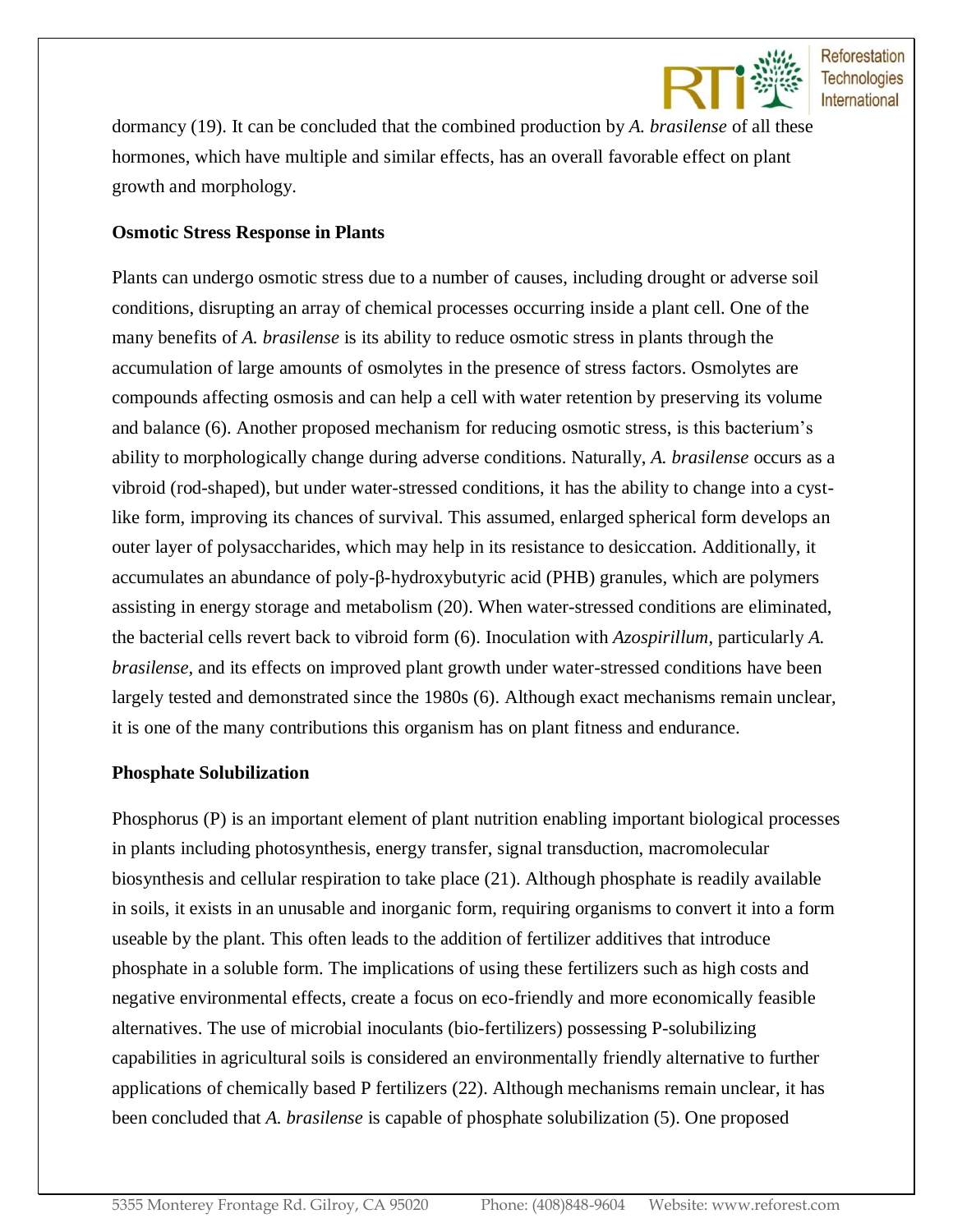

mechanism is the ability of *A. brasilense* to produce and release siderophores. Siderophores are complexing agents (a compound able to form associations with a metal) that have a high affinity for iron and are produced by almost all microorganisms in response to iron deficiency. They act as solubilizing agents by enabling the transport of molecules across cell membranes. Biological phosphorus solubilization involves the release of biological compounds like siderophores, which enable the release of enzymes, which consequently enable the release of phosphorus from a substrate (typically a metal) and make it available for uptake by a plant (4). Run-off, ocean eutrophication, increasing costs of mining and transporting phosphorus, as well as concerns of its entity as a finite source, are reasons why alternative options to phosphate solubilization are so important and why increased focus leading to research and production of these phosphate solubilizing micro-organisms is of great importance.

## **Host Versatility**

There has been extensive research and documentation focusing on the inoculation of *A. brasilense* in non-legumes (3); however, emerging research supports the assertion that this beneficial soil bacterium is not crop specific and can perform associations with a large range of hosts. It has been reported that *Azospirillum* strains have no preference for crop plants or weeds, or for annual or perennial plants, and can be successfully applied to plants that have no previous history of *Azospirillum* in their roots (6). It can be concluded that bacteria belonging to the genus *Azospirillum,* which include the species *A. brasilense,* are general root colonizers and are not plant specific bacteria.

## **Our Company's Focus**

Extensive genetic, biochemical and ecological studies have ranked *Azospirillium*, as one of the best characterized genera among associative plant growth promoting bacteria inhabiting the rhizosphere (8). Currently, Reforestation Technologies International (RTI) is a main supplier of *A. brasilense* inoculants in North America. Through much accumulated data, on-site testing, and development of our proprietary trademarked *A. brasilense* inoculants, Azos®, RTI has acquired a reputation as an innovator and leader in the biotechnology industry. Our proprietary formulations have focused on various elements to increase product efficacy as we continue to make substantial contributions to modern agriculture. Our continued research will allow for further manipulation of this and other PGPR to assist growers in their practices of sustainable agriculture in a world with a dramatically increasing population.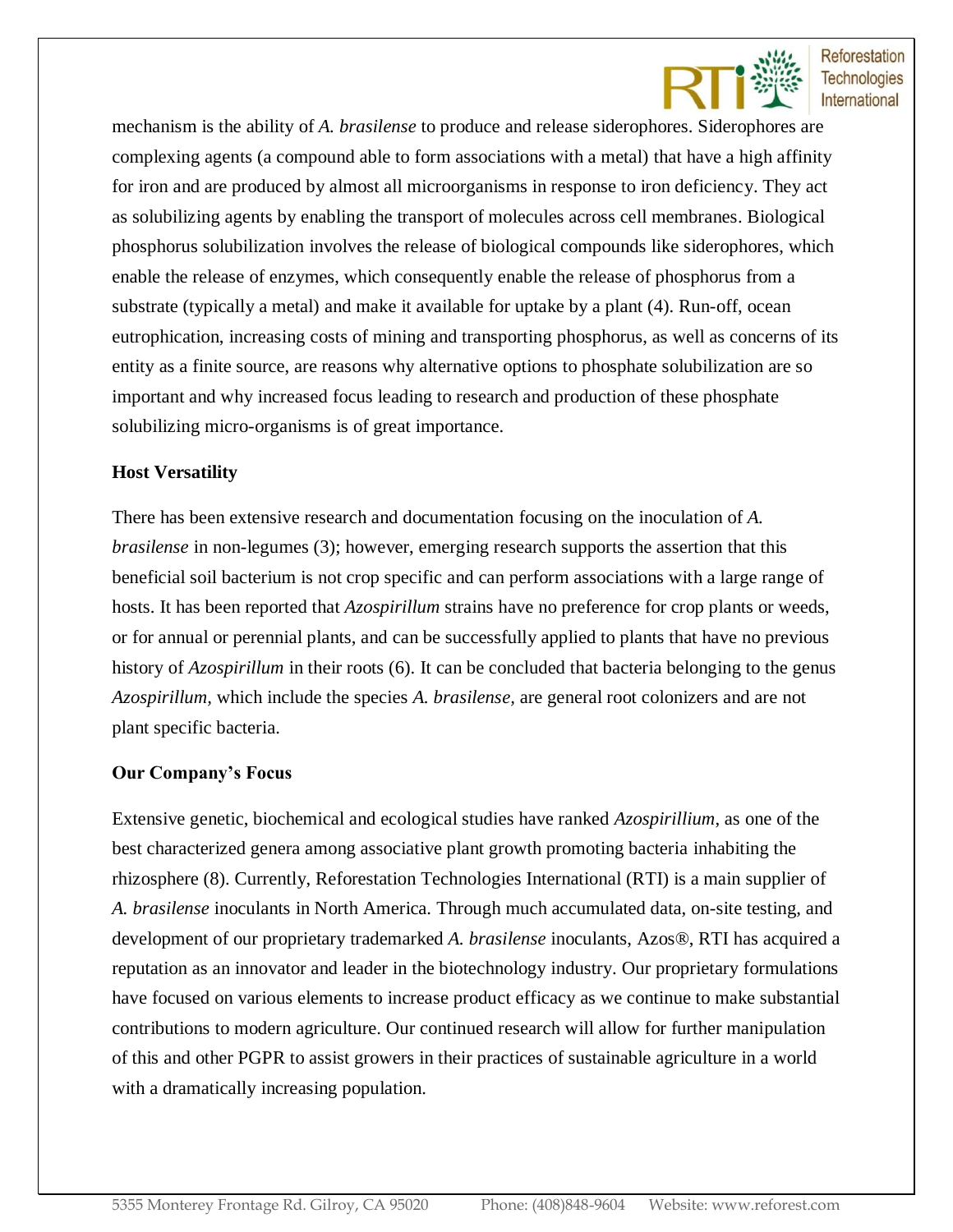

## **References**

- **1.** Perotti, E. B., & Pidello, A. (2012). Plant-soil-microorganism interactions on nitrogen cycle: Azospirillum inoculation. In *Advances in Selected Plant Physiology Aspects*. InTech.
- **2.** Bashan, Y., Holguin, G., & De-Bashan, L. E. (2004). Azospirillum-plant relationships: physiological, molecular, agricultural, and environmental advances (1997-2003). *Canadian journal of microbiology*, *50*(8), 521-577.
- **3.** Bashan, Y., & Levanony, H. (1990). Current status of Azospirillum inoculation technology: Azospirillum as a challenge for agriculture. *Canadian Journal of Microbiology*, *36*(9), 591-608.
- **4.** Sharma, S. B., Sayyed, R. Z., Trivedi, M. H., & Gobi, T. A. (2013). Phosphate solubilizing microbes: sustainable approach for managing phosphorus deficiency in agricultural soils. *SpringerPlus*, *2*, 587.
- **5.** Perrig, D., Boiero, M. L., Masciarelli, O. A., Penna, C., Ruiz, O. A., Cassán, F. D., & Luna, M. V. (2007). Plant-growth-promoting compounds produced by two agronomically important strains of Azospirillum brasilense, and implications for inoculant formulation. *Applied microbiology and biotechnology*, *75*(5), 1143- 1150.
- **6.** Bashan, Y., & Holguin, G. (1997). Azospirillum–plant relationships: environmental and physiological advances (1990–1996). *Canadian Journal of Microbiology*, *43*(2), 103-121.
- **7.** Carvalho, T. L. G., Balsemão-Pires, E., Saraiva, R. M., Ferreira, P. C. G., & Hemerly, A. S. (2014). Nitrogen signalling in plant interactions with associative and endophytic diazotrophic bacteria. *Journal of experimental botany*, *65*(19), 5631-5642.
- **8.** Steenhoudt, O., & Vanderleyden, J. (2000). Azospirillum, a free-living nitrogenfixing bacterium closely associated with grasses: genetic, biochemical and ecological aspects. *FEMS microbiology reviews*, *24*(4), 487-506.
- **9.** Saubidet, M. I., Fatta, N., & Barneix, A. J. (2002). The effect of inoculation with Azospirillum brasilense on growth and nitrogen utilization by wheat plants. *Plant and soil*, *245*(2), 215-222.
- **10.** Ahemad, M., & Kibret, M. (2013). Recent trends in microbial biosorption of heavy metals: a review. *Biochemistry and Molecular Biology*, *1*(1), 19-26.
- **11.** Fibach-Paldi, S., Burdman, S., & Okon, Y. (2011). Key physiological properties contributing to rhizosphere adaptation and plant growth promotion abilities of Azospirillum brasilense. *FEMS microbiology letters*, *326*(2), 99-108.
- **12.** Dobbelaere, S., & Okon, Y. (2007). The plant growth-promoting effect and plant responses. In *Associative and endophytic nitrogen-fixing bacteria and cyanobacterial associations* (pp. 145-170). Springer, Dordrecht.
- **13.** Bashan, Y., & De-Bashan, L. E. (2010). How the plant growth-promoting bacterium Azospirillum promotes plant growth—a critical assessment. In *Advances in agronomy* (Vol. 108, pp. 77-136). Academic Press.Bashan, Y., & Holguin, G. (1997). Azospirillum–plant relationships: environmental and physiological advances (1990–1996). *Canadian Journal of Microbiology*, *43*(2), 103-121.